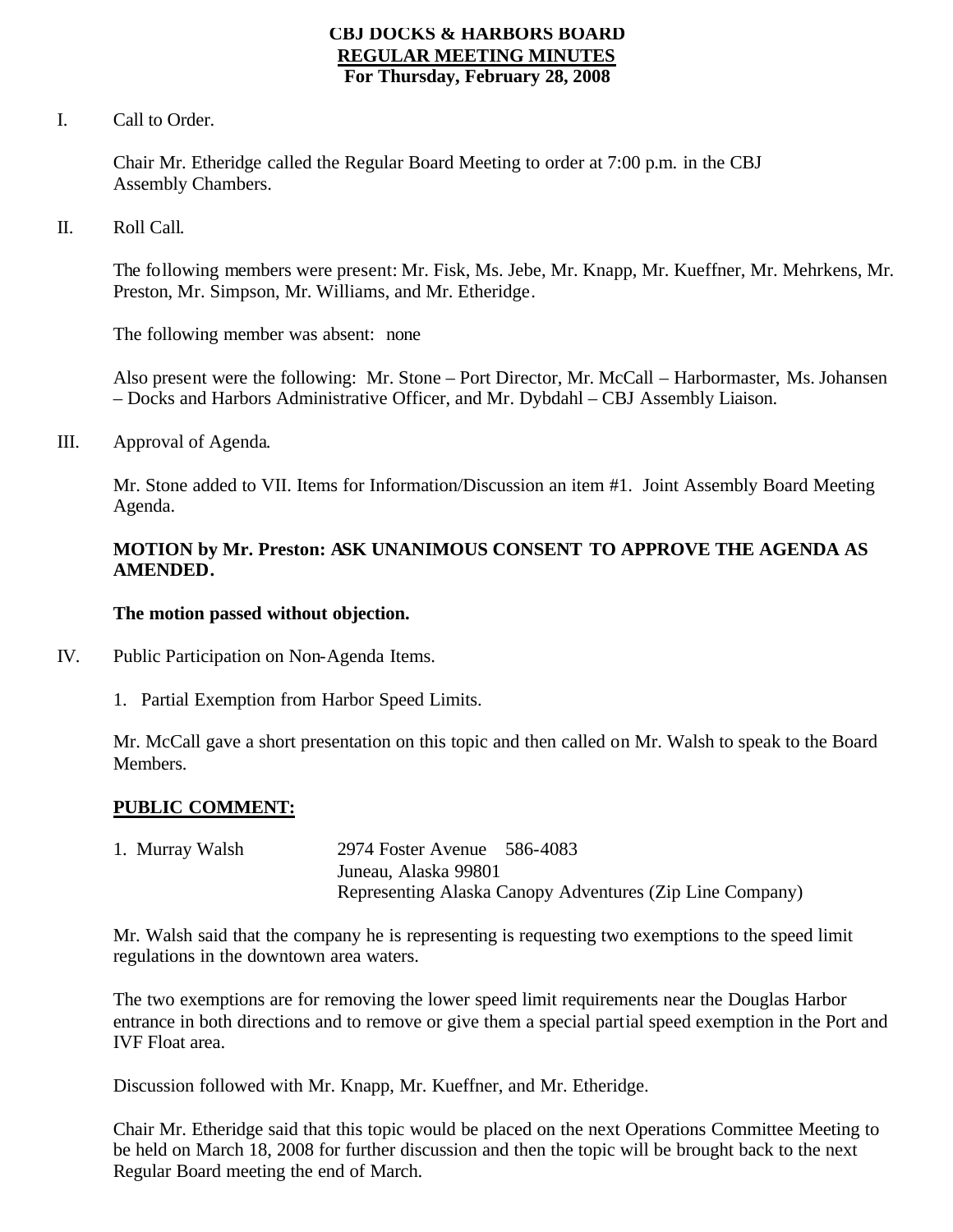February 28, 2008 Page 2

V. Approval of Previous Meeting Minutes.

# **MOTION by Mr. Preston: ASK UNANIMOUS CONSENT TO APPROVE THE MINUTES FROM THE REGULAR BOARD MEETING HELD ON JANUARY 31, 2008 AS PRESENTED.**

#### **The motion passed without objection.**

VI. Items for Action.

1. CPI Adjustment to the Daily, Monthly, Annual, and Skiff Moorage Fees.

Mr. Preston gave a short presentation on this topic.

Discussion followed with various Board Members.

It was decided that no other action by the Board Members was necessary, as the increase would take place automatically as stated in the Fee Regulations.

2. Small Boat Harbor Fees and Changes Regulations – Amendments to the Residence Surcharge/Definition and the Rounding Method for Adjusting the Daily Moorage Fee by the Anchorage CPI.

Mr. Preston gave a short presentation on this topic. He said that there were three amendment changes to the Fee Regulations. They are as follows:

- 1. This amendment modifies the rounding method for making the CPI adjustments to the daily moorage rate.
- 2. The next amendment removes the Annual Moorage Table from the Fee Regulations. The table is no longer used.
- 3. This amendment clarifies the definition of residence surcharge and will eliminate any potential for live-a-boards to feel that payment of property taxes exempts them from the requirement to pay a residence surcharge.

Discussion followed with Mr. Knapp and Mr. Kueffner.

**MOTION by Mr. Preston: ASK UNANIMOUS CONSENT TO PROPOSE REGULATIONS AMENDING THE RESIDENCE SURCHARGE DEFINITION AND THE ROUNDING PROCEDURE USED TO MAKE CPI ADJUSTMENTS TO THE DAILY MOORAGE FEE, TO HOLD PUBLIC HEARINGS AT THE MARCH 20, 2008 FINANCE COMMITTEE MEETING AND THE MARCH 27, 2008 REGULAR BOARD MEETING, AND TO TAKE FINAL ACTION AT THE MARCH 27, 2008 REGULAR BOARD MEETING.**

**The motion passed without objection.**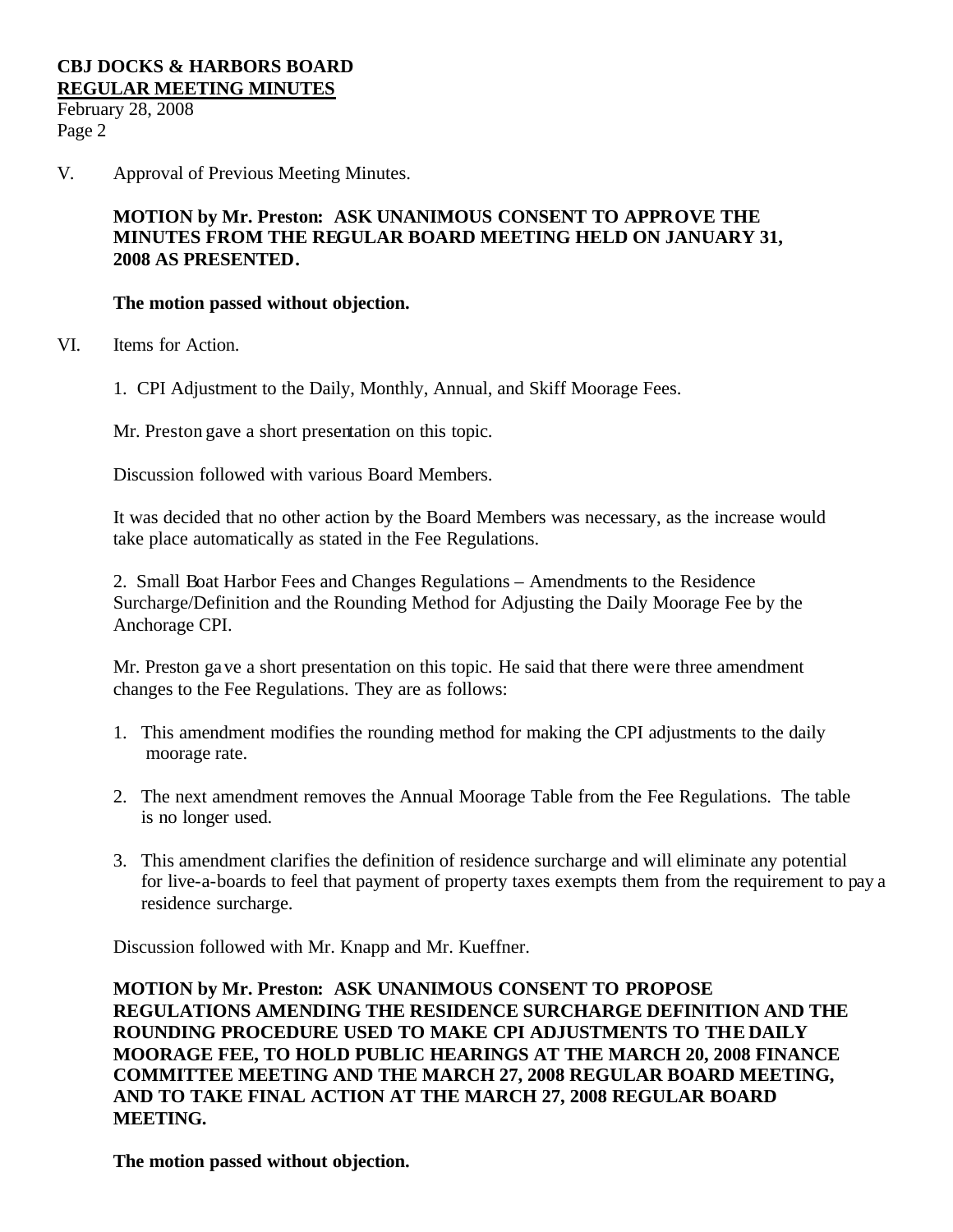February 28, 2008 Page 3

- VI. Items for Action (cont'd).
	- 3. Parking Lot Management Regulations.

Mr. Stone gave a short presentation on this topic.

Discussion followed with Mr. Williams, Mr. Preston, Mr. Stone, and Mr. Mehrkens.

**MOTION by Ms. Jebe : ASK UNANIMOUS CONSENT TO PROPOSE REGULATIONS FOR PARKING LOT MANAGEMENT, TO HOLD PUBLIC HEARINGS AT THE MARCH 18, 2008 OPERATIONS COMMITTEE MEETING AND THE MARCH 27, 2008 REGULAR BOARD MEETING, AND TO TAKE FINAL ACTION AT THE MARCH 27, 2008 REGULAR BOARD MEETING,AND TO FORWARD THE REGULATIONS TO THE ASSEMBLY FOR APPROVAL.**

#### **The motion passed without objection.**

- VII. Items for Information/Discussion.
	- 1. Joint Assembly Board Meeting Agenda.

Mr. Stone gave a short presentation on this topic.

He said that there are four items of concern.

They are as follows:

- A. Cruise Ship Dock Improvements Next Steps.
- B. Sea Walk Management.
- C. Douglas Harbor Replacement Mercury Contamination.
- D. Small Boat Harbors Deferred Maintenance.

Mr. Stone also mentioned that the memos in the packet explain in more detail each of these topics.

Discussion followed with various Board Members and Mr. Stone, and Mr. McCall.

VIII. Committee and Board Member Reports.

1. Operations Committee Meeting – held February 12, 2008

Chair Ms. Jebe gave a short report of her last meeting.

She said that the Cruise Ship "Sea Lion" requested reserved moorage at the IVF Float during this Summer Season. This was discussed by the Committee Members and they decided to keep the "first-come – "first-served" policy that is now in effect for this 2008 Summer Season.

She added that a 34' vessel sank in the Harbor due to the severe winter weather.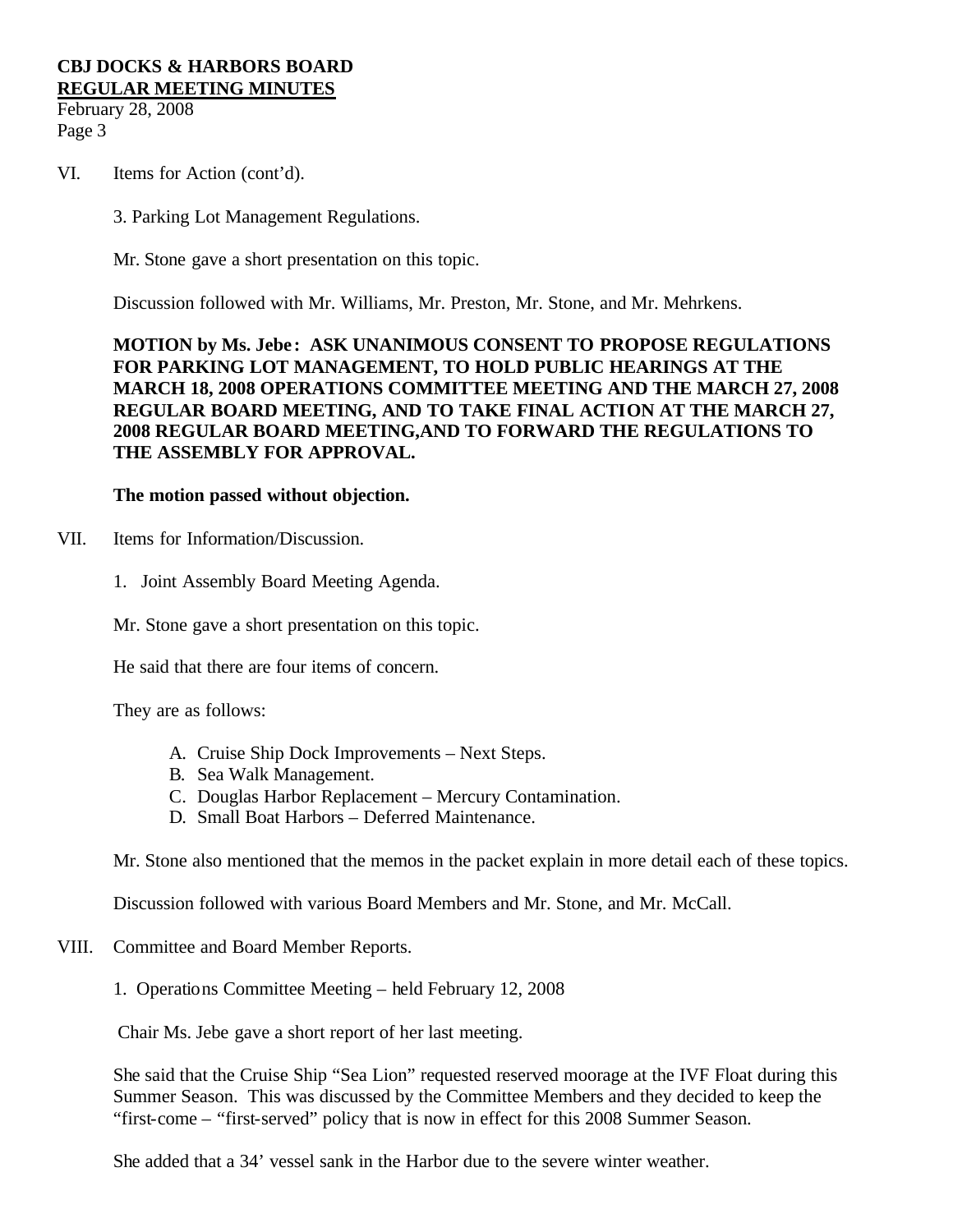February 28, 2008 Page 4

- VIII. Committee and Board Member Reports (cont'd)
	- 2. Finance Committee Meeting held on February 21, 2008

Mr. Preston said that all the items they discussed at their last meeting have already been discussed tonight so he had nothing further to add.

2. CIP/Planning Committee Meeting – February 26, 2008

The meeting was cancelled.

IX. Administrative Officer's Report.

Ms. Johansen gave a short report on the current Port Office remodeling project that is underway.

She mentioned that she would be unable to attend the March Regular Board Meeting, as she would be out of town.

She added that she is working on two RFP Bid Packets.

They are the following:

- A. RFP DH08-265 Term Contract for Harbor Maintenance and Repair Services.
- B. RFB Contract DH08-262 Term Contract to Provide Portable Sanitation Units and Related Service.
- X. Harbormaster's Report.

Mr. McCall gave a short report on conditions in all Harbors.

He said that there are problems with six finger piers and one vessel sank during the last severe weather.

 He is moving to an additional office at Statter Harbor, and he would be sending our OPS Maintenance Supervisor, Dwight Tajon to the Dock Office around the middle of March.

Also, he said that he is dealing with the hiring process for five new seasonal employee positions.

XI. Port Director's Report.

Mr. Stone said he would be attending a meeting on Tuesday, March 4, 2008 at 6:00 p.m. at Chapel By The Lake Church and they will be discussing the Amalga Harbor Breakwater.

Also, he is currently negotiating for hiring a Port Engineer and hopes to have an employee on board by May 1, 2008.